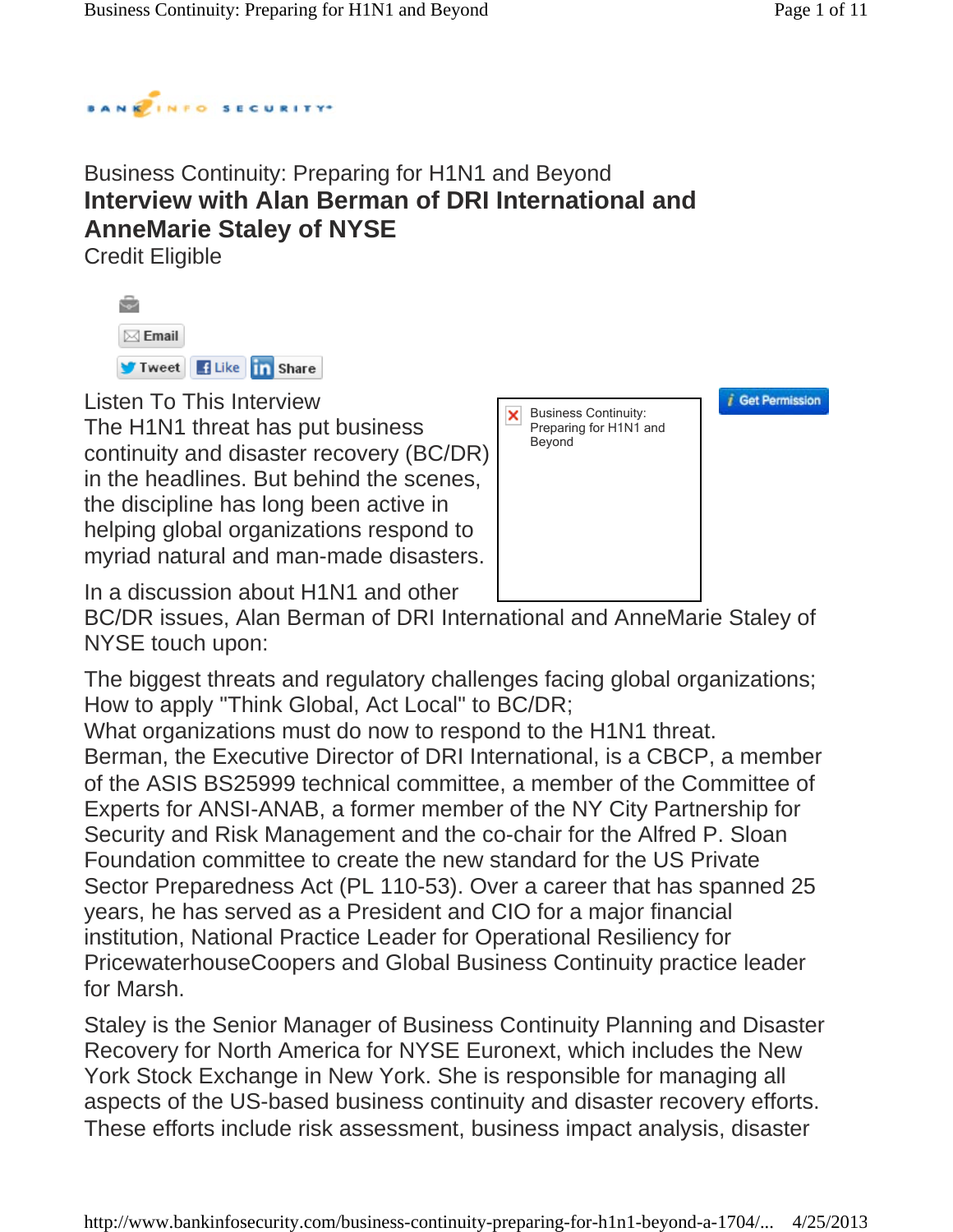recovery scenario development and response strategies, contingency plans, exercises, and training & awareness campaigns.

**TOM FIELD:** Hi, this is Tom Field, Editorial Director with Information Security Media Group. We are talking today about business continuity and disaster recovery and we are talking with Alan Berman the Executive Director of DRI International, and with AnneMarie Staley, Senior Business Continuity Manager with the New York Stock Exchange. Al, AnneMarie, thanks so much for joining me today.

**ANNEMARIE STALEY:** Thank you Tom.

**FIELD:** Al, let me throw the first question to you just to start us out here. Will you tell us a little bit about DRI International and your role there please?

**ALAN BERMAN:** Sure. DRI International is celebrating its 21st year of education and certification in the business continuity arena. We are the premier certifier of individuals. We have about 7,500 active certified members in over 90 countries around the world. We conduct educational training courses in over 40 countries around the world and I am really the Operations Manager as well as the Financial Manager for DRI International.

**FIELD:** Very good. AnneMarie, perhaps you could do the same and tell us about yourself and your role in terms of business continuity disaster recovery with the Stock Exchange?

**STALEY:** Okay. I have been with my organization for ten years and in fact, when I started the company was called Securities Industry Automation Corporation, which was otherwise known as SIAC. We provided IT services of the New York Stock Exchange and the AMEX that is the American Stock Exchange. SIAC and AMEX have since merged with NYSE and the NYSE has merged with Euronext, which is a conglomerate of European stock exchanges. The NYSE Euronext also has interests in Asia and the Middle East so as a result we now have a very large global footprint for the NYSE brand. I am responsible for managing all aspects of the U.S.-based business continuity disaster recovery efforts and that covers risk assessment, business impact analysis, disaster recovery scenario development and response strategies, everything from plans, exercising, training and awareness campaigns.

**FIELD:** Well that is a lot to keep you busy these days.

**STALEY:** Absolutely.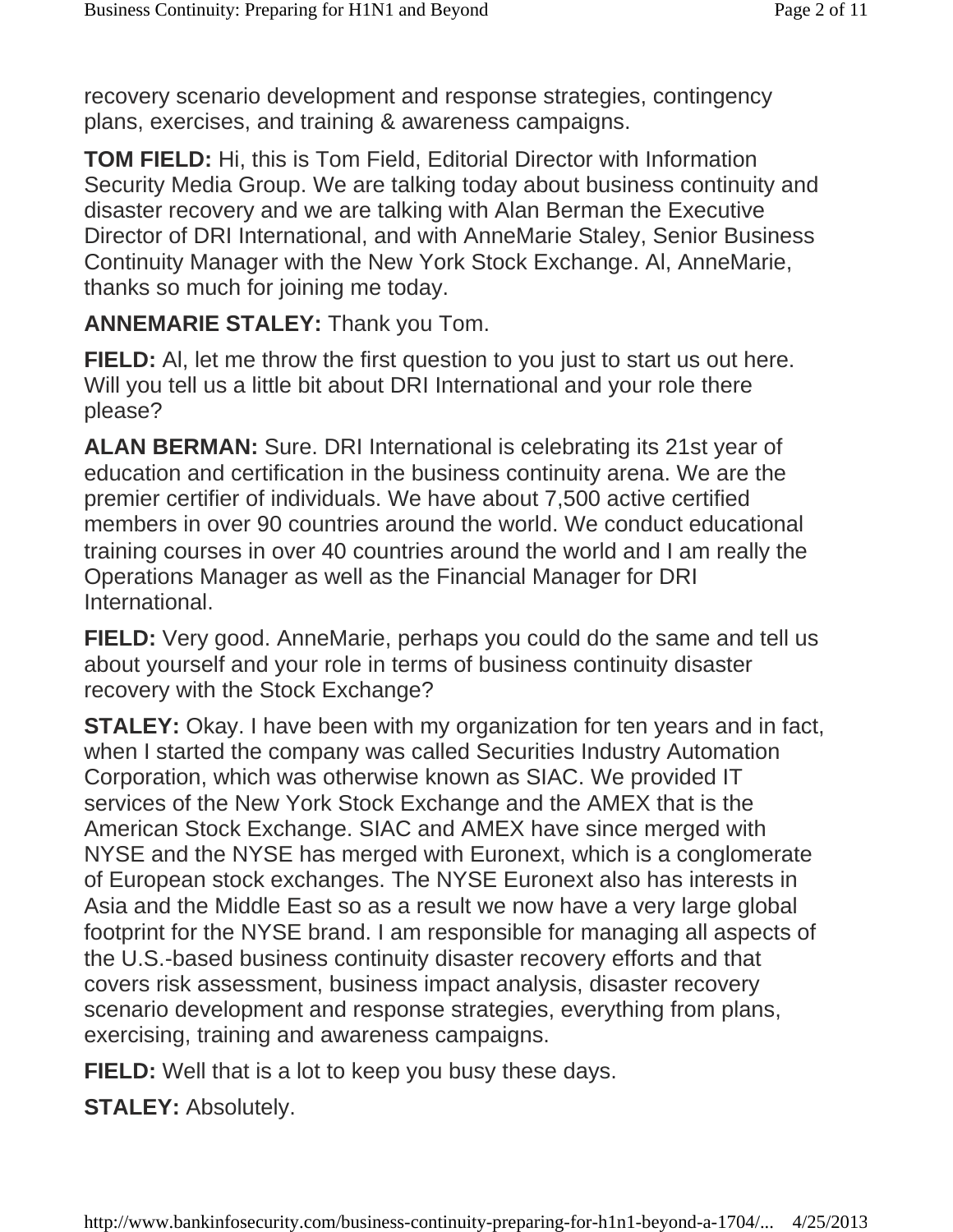**FIELD:** I have got a couple of questions that I would like to throw to both of you. Al let me toss this your way first, what are the biggest disaster threats that your organization is dealing with today?

**BERMAN:** I think we are all aware of H1N1, the threats posed by terrorism, threats posed by weather conditions and geology, but I think the threats that most of us feel would tend to be mundane day-to-day activities that shut down organizations, viruses, loss of communication, small fires. Things that tend to be very mundane to us, which cause the greatest disruptions and for those people who do this on a day-to-day basis I'm sure AnneMarie will tell you the same thing, we more worry about pipes bursting and telephone networks going out than we do the big hurricane coming.

So despite the fact that you know a lot about the big event, it is the small events that tend to be incapacitating to us.

**STALEY:** I would agree wholeheartedly with Al. And I would just add that you know one of the biggest threats that we face of course is the loss of staff of IT infrastructure both of which are ultimately our most important assets. You can have all the systems and redundancies in the world but if you don't have the people to run it, it doesn't do much good and vice versa.

**FIELD:** Well you are exactly right. AnneMarie, what do you find to be the greatest regulatory challenges now for yourself and your organization?

**STALEY:** Frankly I think it is the lack of the global unified regulation with more corporations having such a global footprint we constantly have to take into consideration the country, the state, local and agency laws, which can not only vary enormously even within the same country, but they are constantly changing to reflect new best practices and legislation. And the financial service industry just in the U.S. regulatory requirements by the SEC or the GAO have different and sometimes conflicting ramifications than Europe, where right now the European Commission holds way [ph].

There is currently a proposal for a European College of Supervisors, which only highlights the fact that the financial industry oversight within European countries is also very fragmented.

**FIELD:** Now Al, you deal with different countries as well as different industries, what do you find in general to be the greatest regulatory challenges for professionals that are dealing with business continuity and disaster recovery?

**BERMAN:** I think probably the biggest challenge is a total lack of knowledge as to which regulations affect them as they go around the world, and I think AnneMarie alluded to that. It is just in the United States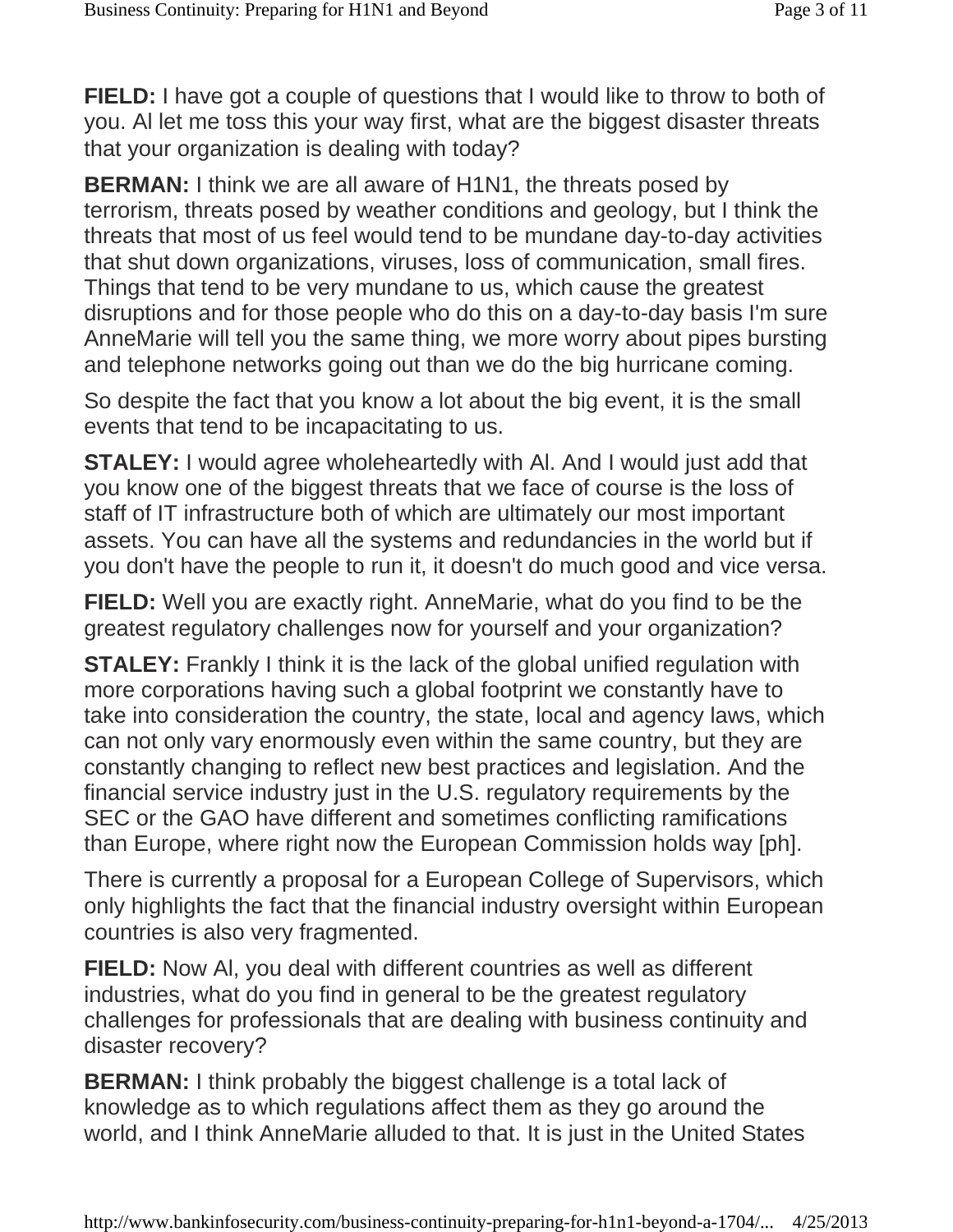that we have probably 84 different guidances, regulation standards covering business continuity; as we go global it becomes even more apparent that we do need to have what everybody's looking for is this convergence.

I think the other thing from a corporate point of view is now that, faced with voluntary corporate certification in emergency and disaster management and business continuity and finding those people who are really qualified to be able to certify companies.

**FIELD:** So Al given the kind of challenges you talked about in the regulatory landscape, what are some of the initiatives that DRI is leading these days?

**BERMAN:** DRI is an organization that certifies business continuity professionals so they can help companies, but one of the things that we just discussed is the regulatory environment and the certification environment. We have just produced a new certification in conjunction with NFTA (National Fire Prevention Association) to train auditors and certify auditors and lead auditors to be able to perform valid certification audits and business continuity emergency and disaster management to corporations.

The initiatives with NFTA we are also working with organizations like the American Red Cross, the Chamber of Commerce, the DHS and FEMA in trying to bring some coalition of regulations and standards so that people actually know what it is they can do and not be overdone by the regulations but actually become more prepared by doing these things.

**FIELD:** Now AnneMarie, for a professional such as yourself working in the field, what do you see is the role of an organization such as DRI International?

**STALEY:** Well besides providing training in current best practices and certification, DRI International has always served as an excellent networking tool for me through different events and their presence after many different industry conferences and symposiums. And also having the certification in my field shows my employers and clients that I do take my career very seriously and I think that is very important in that we do have a standard in that we can reach a benchmark and have that accreditation.

**FIELD:** And certainly that is a role that has gotten a lot more prominence in the last several years.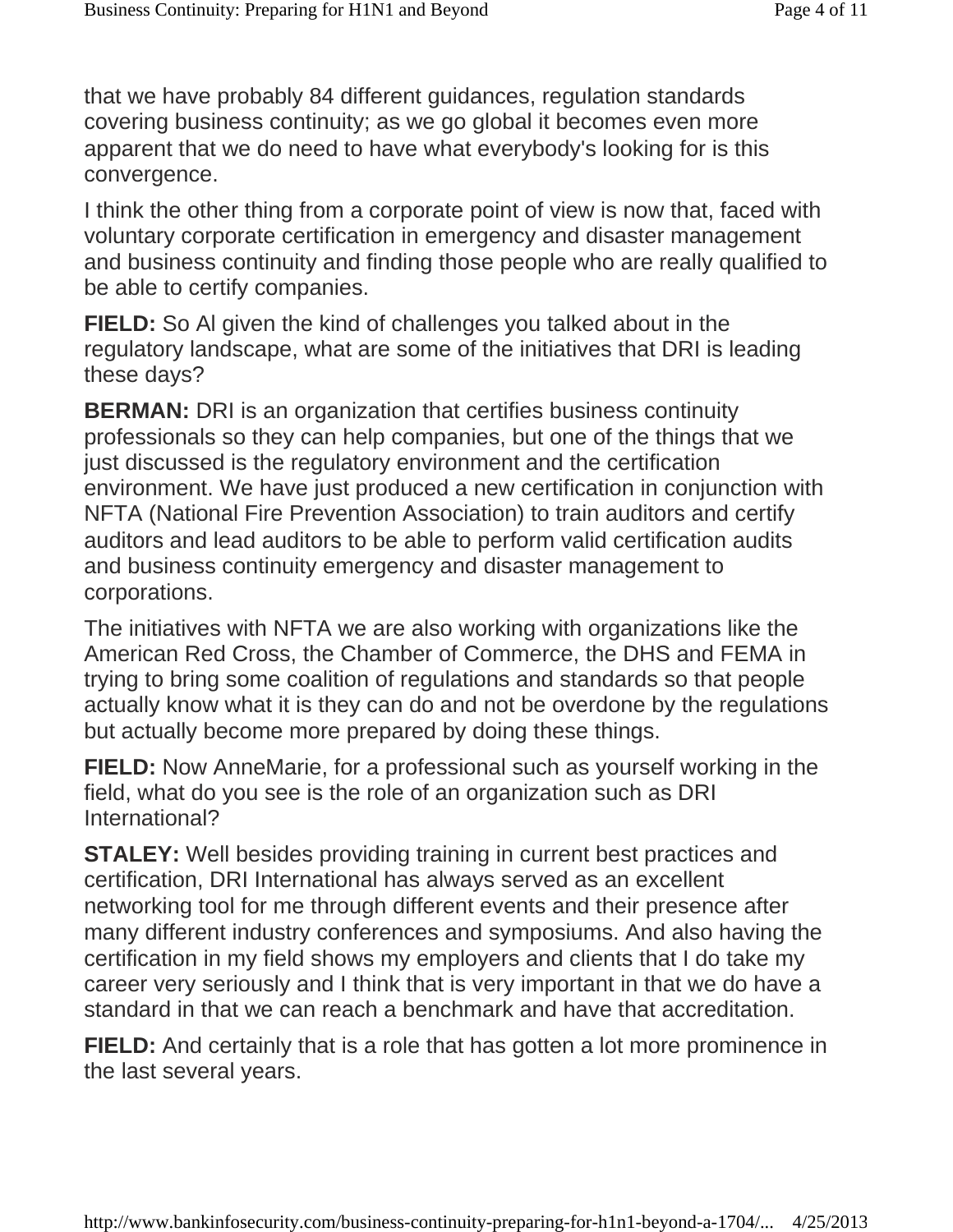**STALEY:** Absolutely. It is a very growing field. I think a number of magazines have already named it as one of those top seven growing professions out there.

**FIELD:** See Al your travel schedule is not going to lighten now.

**BERMAN:** No, but as side note the Department of Labor has actually going to recognize business continuity as a profession this year.

**STALEY:** That is fantastic.

**FIELD:** That is a first.

**STALEY:** It is about time.

**FIELD:** Yeah.

**BERMAN:** Yeah we have been working with them for about seven months and they are separating it from IT and disaster recovery emergency response and I think it is a response to the marketplace thing that that there really is a requirement for people who are trained in business continuity.

### **STALEY:** Absolutely.

**FIELD:** Now Al the big conversation that we have been hearing for the past several months has been about H1N1 or the so-called Swine Flu. What should organizations be doing to prepare for this particularly in the U.S. when we expect the flu season to be active, and what are the actually doing?

**BERMAN:** Well I think two or three things have to happen. One is there is a whole administrative piece to this that companies are finally starting to look at. For example, what is the human resource policy about people being absent? As you know, H1N1 and H5N1 and most of the pandemics require social distancing, i.e., the ability for people to work at home, and there aren't corporate policies in place to deal with that now so that becomes one of the big issues when you start to deal with it. Obviously the preventive measures will help to do this but I think that organizations have to look at triggers. For example in the United States you can't look to the federal government you have to look at the municipal triggers because the municipalities, just like in New York when they closed all the schools, was a municipal decision.

So if I were sitting with corporations and I do this every day, the first thing I would tell them is to look to your local health organizations, look to you local police and fire departments so that you can at least get information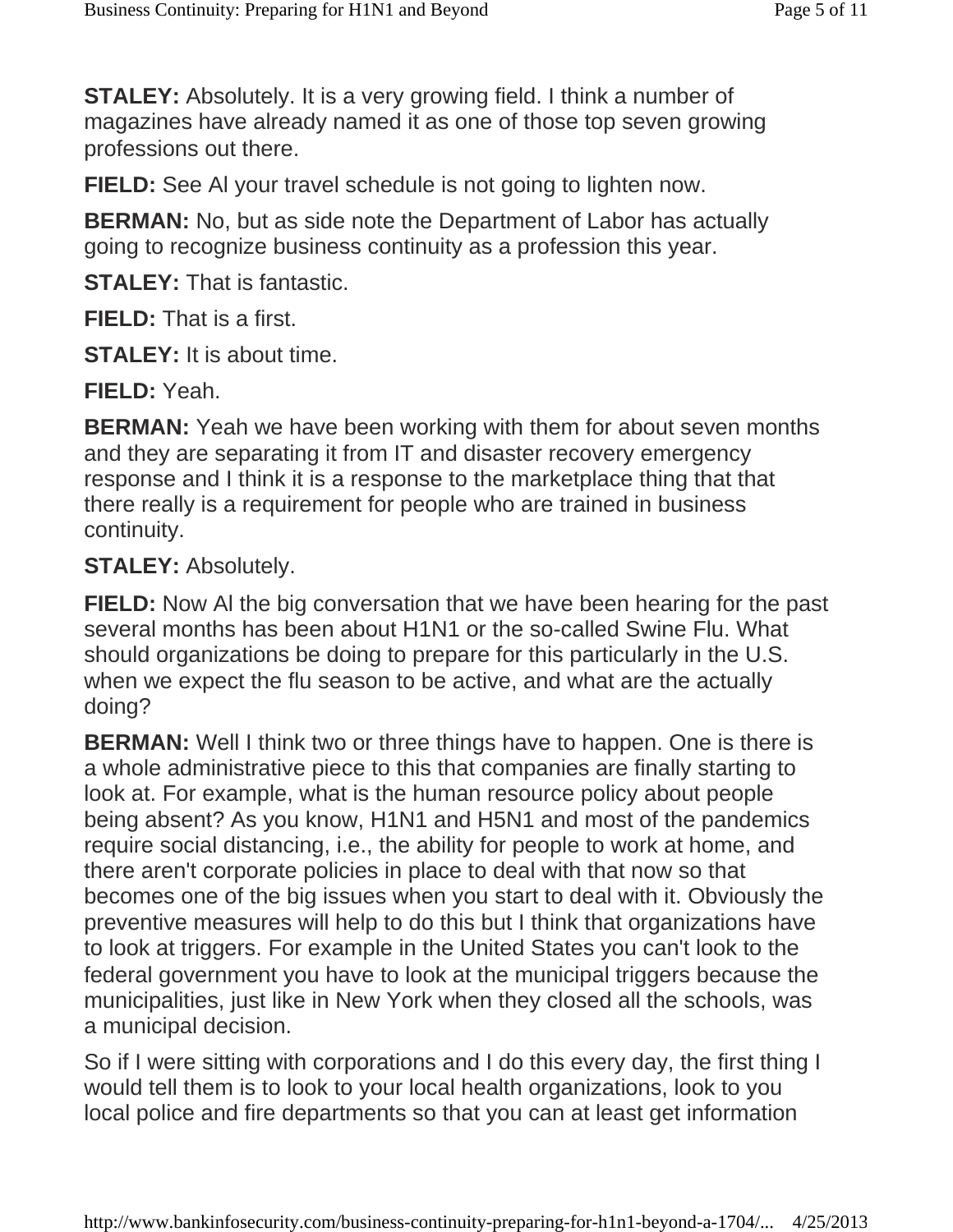disseminated because the triggers will be pulled by the state or the municipality and certainly not the federal government.

So it is important, especially if you are a large organization in multiple states to be able to reach out to those resources and reach out to them now before something happens.

**STALEY:** Absolutely. A lot of companies have actually matched their pandemic planning to the WHO Phases, the World Health Organization, and found that they weren't sufficient and they only served to explain the transmissibility and not the lethality factor. So that was a big lesson learned and like Al said, it should be based on municipalities.

**FIELD:** So given your organizations global scope AnneMarie, how have you approached H1N1?

**STALEY:** Well we have actually developed local pandemic teams and global pandemic teams and we have discussed and identified those triggers that Al mentioned and of course reviewing all of our policies for sick leave and travel and social distancing. We have also taken a look at the screening processes actually for people coming into our facilities, which we realize that not everyone can do because sometimes that can get a little bit expensive and consuming when using some of the new equipment out there like thermoscans, these machines that take your temperature in a second.

#### **FIELD:** Wow.

**STALEY:** And we have also started reviewing all of our recovery procedures, supply chains, vendor contact information, making sure those teams and recovery lists are up to date, as well as taking a look at information technology and how our [indiscernible] process and change management process is currently. One of the things you don't want to do if you do have a high staff absenteeism and everyone is working from home is to deploy a major upgrade or change at that time. So we have been taking a look at all of those processes.

**FIELD:** Well it sounds like one you have got a good plan in place here, but two maybe this has given you an opportunity to get some of those global synergies that you wanted to see.

**STALEY:** Absolutely. That is one of the unintended benefits for BCP.

**FIELD:** Now Al from what AnneMarie has described, the New York Stock Exchange is a good example of the preparation for H1, not only are they talking about it but they are actually doing it. Give us a sense of what is the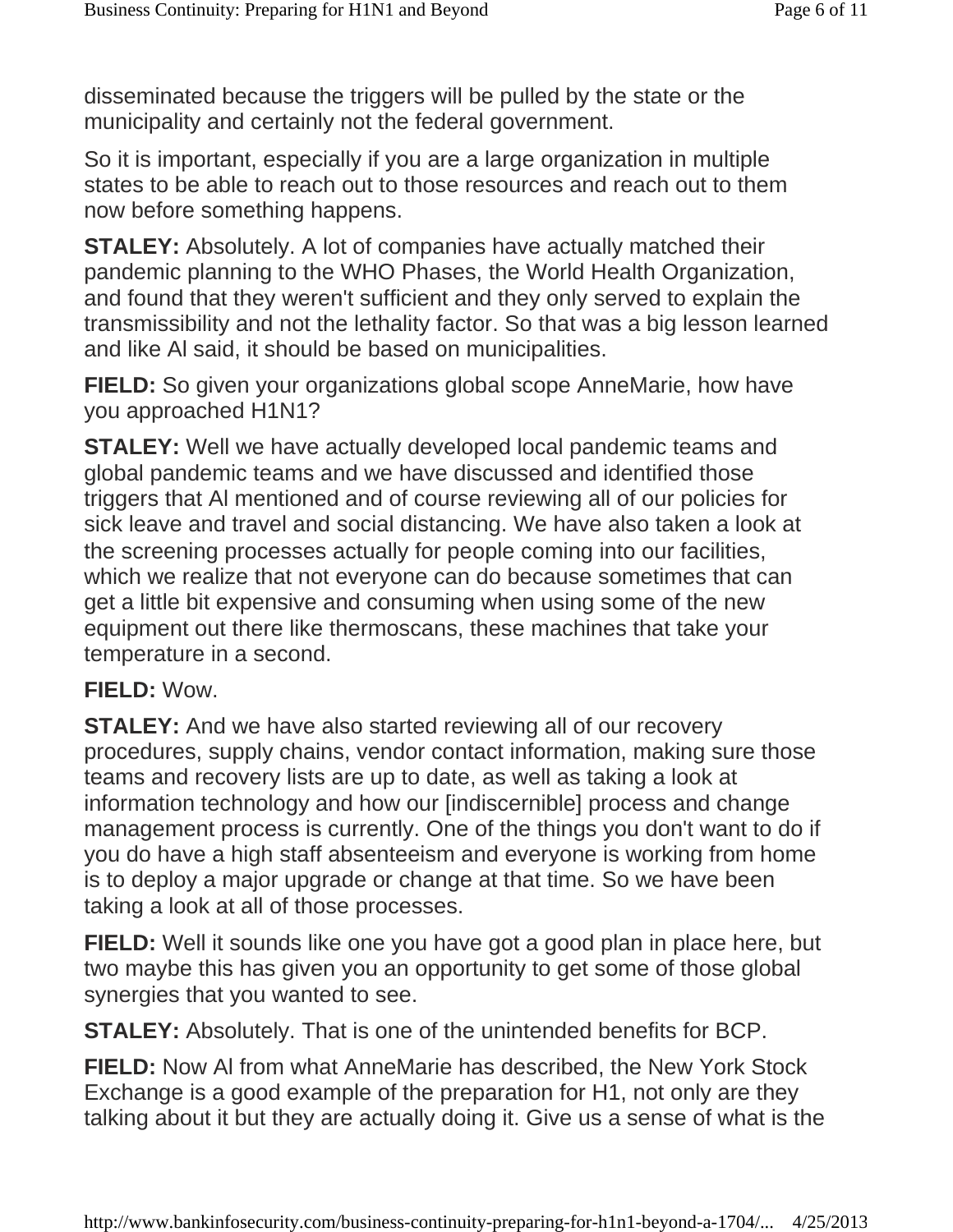actuality; how prepared are organizations for an outbreak of pandemic if it indeed does return?

**BERMAN:** Well I think on paper everybody looks like they are prepared. I think the issue is going to be again, and AnneMarie talked about this earlier, the critical nature of having the right personnel available. Distribution of Tamiflu, which has to be taken within the first 36 hours of symptoms so that critical people can show up at work and do their job. Making sure that their families are taken care of so that they can concentrate on their job. But the rudimentary pieces are how do you distribute drugs and antibiotics in a relatively chaotic environment is critical. And so I think that during the next few months you are going to see a lot of organizations try to figure our what the distribution is. After all, if you can treat it early it has very little effect on most people, but if you treat it late then the degree of seriousness increases dramatically. So the ability to start treatment immediately is important and the other thing is the IT environment, testing an IT environment with 80 percent or 70 percent of your staff working from home is really a product of how well your organization is from a virtual networking point of view. People think about the collapse of the internet but that is no the likelihood. The likelihood is phone networks will go down first so that testing has to be taken now and it has to be stress-tested now while things are relatively quiet.

**FIELD:** That makes sense. One last question for each of you; AnneMarie I would like to throw this your way first and then Al if you would like to pick up after her answer. For organizations unlike the Stock Exchange that might not be sure they have the right plan in place or haven't updated or tested their pandemic plan yet, what advice do you give them?

**STALEY:** Well it is very similar to what we, AI and I, were talking about before. This is the time now that they should begin reviewing the procedures they do have in place, taking stock of what their mission critical or critical processes are, whether they have the right people in place, whether they have some cross-training because we know the H1N1 doesn't respect rank or a company and it may hit anyone and we don't know who it will.

So making sure that they have those contingencies in place, the right people cross-training, up to date documentation, looking at their vendor supply chain, all of those are very important things that they should do.

**BERMAN:** Well my personal point of view is a disaster is a terrible time to start testing your plan. So I think that people do have to start looking at their plan and it starts with personnel and making sure that the personnel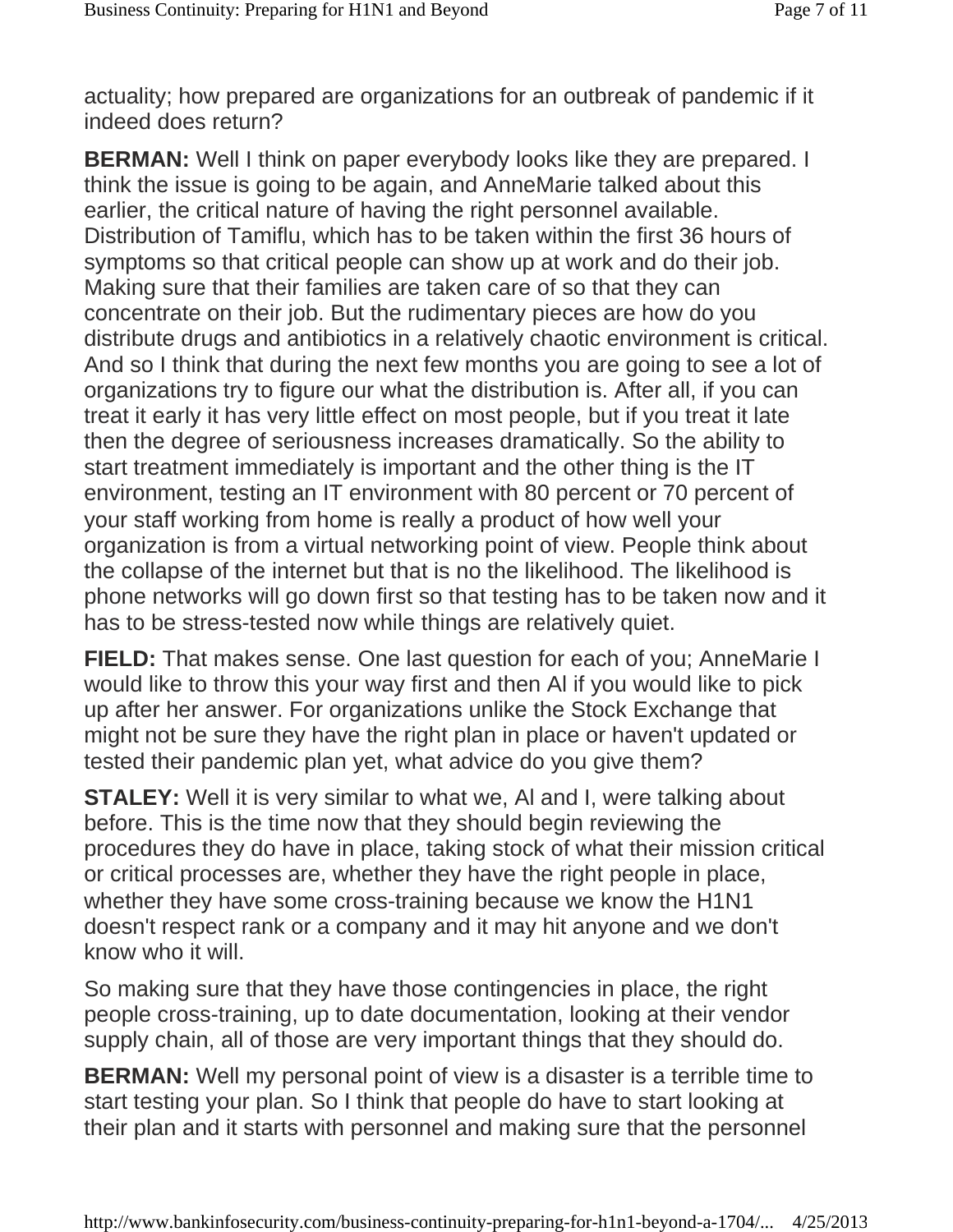are available and that they can be connected remotely. Detection is obviously important and that will be in a lot of organizations security departments who are not used to this so they need to be tested, coordination with hospitals and how do you deal with people who do show up at work.

But I think that most people will look at the planning process from four or five facets if you will. One obviously is technology and its ability to deal with remote; two is personnel and making sure personnel can work from home or that there is a location that they can; three is the facility and making sure that the facility does have point where you can capture people coming into the building who obviously are ill; and four is to make sure that the management of the corporation, senior management and those people who are responsible, communicate well so that people understand the situation and don't overreact to it and understand that the organization is in control.

**FIELD:** That's well said. Al, AnneMarie, I want to thank you both for your time and your insight today.

**STALEY:** Thank you.

**BERMAN:** Thank you.

**FIELD:** We have been talking with Al Berman with DRI International and AnneMarie Staley with the New York Stock Exchange. For Information Security Media Group, I'm Tom Field. Thank you very much. ##

Follow Tom Field on Twitter: @SecurityEditor





**ARTICLE Visa on How to Foil Cash-Out Schemes**



*i* Get Permission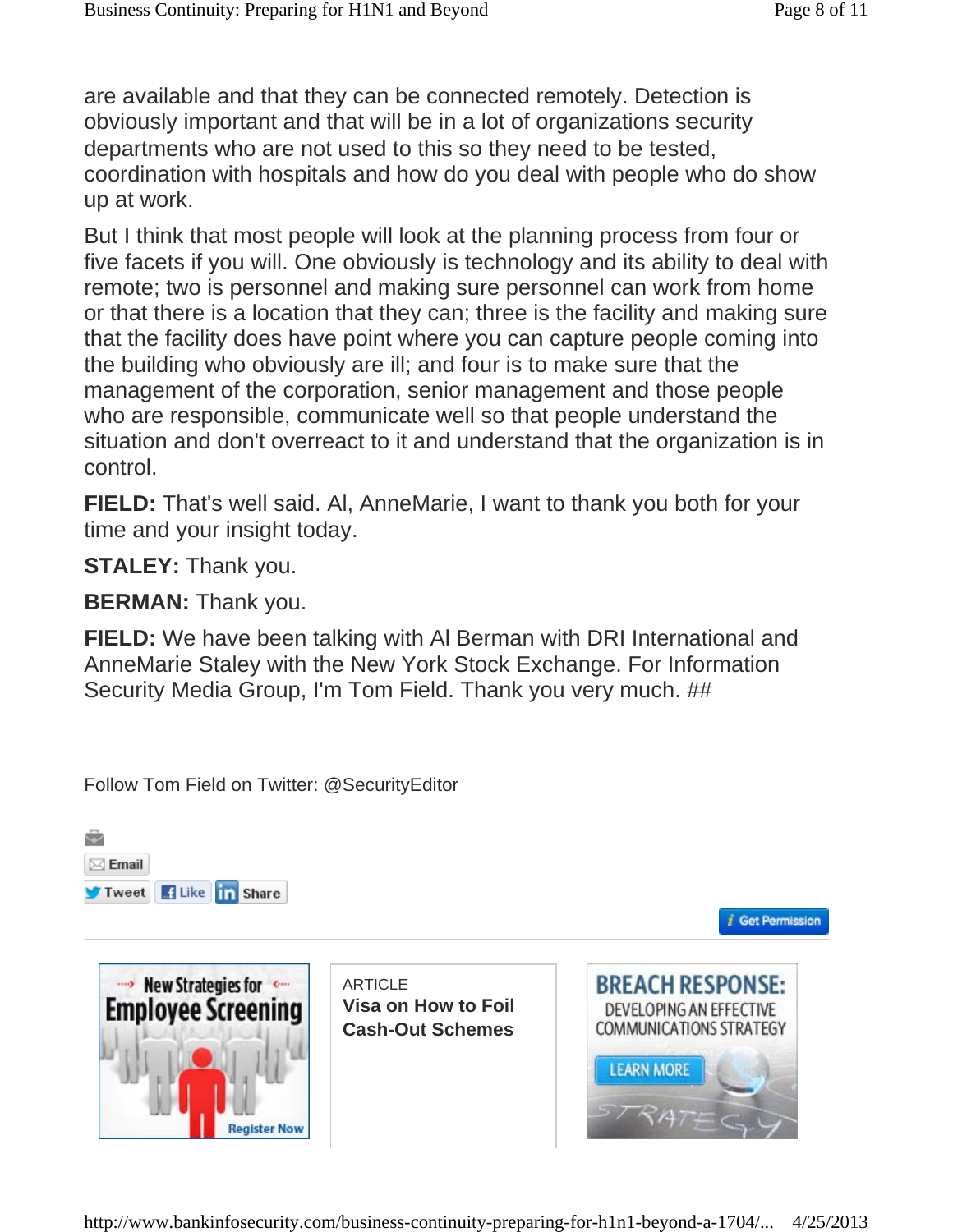Visa recently warned card issuers to be on the lookout for an upswing in ATM cash-out schemes. But...

# Latest Tweets and Mentions